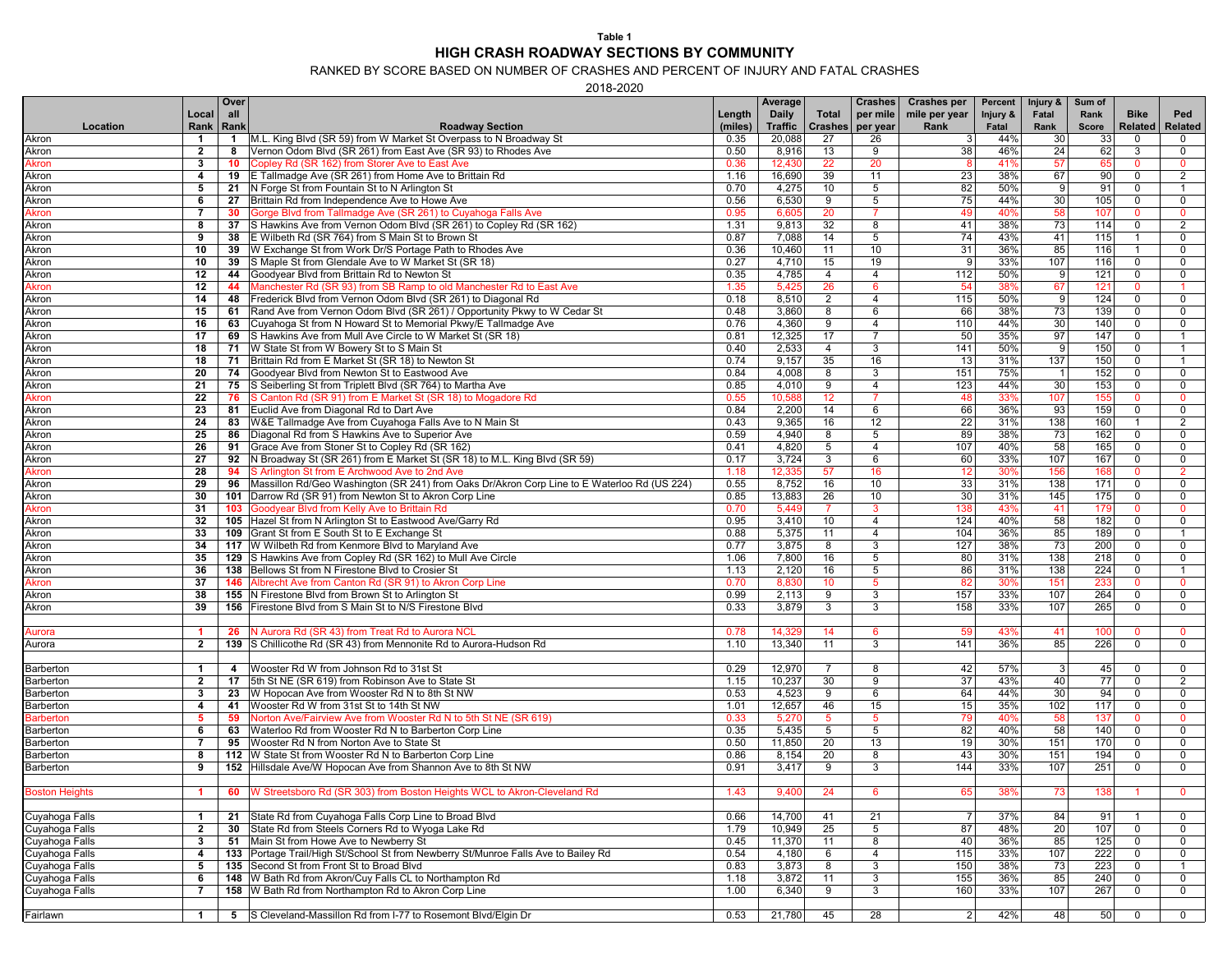## **Table 1 HIGH CRASH ROADWAY SECTIONS BY COMMUNITY**

RANKED BY SCORE BASED ON NUMBER OF CRASHES AND PERCENT OF INJURY AND FATAL CRASHES

2018-2020

|                                                  |                | Over         |                                                                                                                           |         | Average         |                | <b>Crashes</b>  | <b>Crashes per</b> | Percent  | Injury &        | Sum of       |                      |                      |
|--------------------------------------------------|----------------|--------------|---------------------------------------------------------------------------------------------------------------------------|---------|-----------------|----------------|-----------------|--------------------|----------|-----------------|--------------|----------------------|----------------------|
|                                                  | Local          | all          |                                                                                                                           | Length  | Daily           | Total          | per mile        | mile per year      | Injury & | Fatal           | Rank         | <b>Bike</b>          | Ped                  |
| Location                                         | Rank           | Rank         | <b>Roadway Section</b>                                                                                                    | (miles) | <b>Traffic</b>  | <b>Crashes</b> | per year        | Rank               | Fatal    | Rank            | <b>Score</b> | Related              | Related              |
| Fairlawn                                         | $\mathbf{2}$   |              | 88   W Market St (SR 18) from Smith Rd to Ghent Rd                                                                        | 0.71    | 20,490          | 33             | 15              | 14                 | 30%      | 149             | 163          | $\mathbf 0$          | $\mathbf{0}$         |
|                                                  |                |              |                                                                                                                           |         |                 |                |                 |                    |          |                 |              |                      |                      |
| Green                                            | $\overline{1}$ |              | 23 E Turkeyfoot Lake Rd (SR 619) from S Main St to Arlington Rd                                                           | 1.56    | 11,970          | 36             | 8               | 44                 | 42%      | 50              | 94           | $\mathbf 0$          | 0                    |
| Green                                            | $\overline{2}$ | 27           | Arlington Rd from Greensburg Rd to Turkeyfoot Lake Rd (SR 619)                                                            | 1.68    | 15,203          | 34             | $\overline{7}$  | 51                 | 41%      | 54              | 105          | $\Omega$             | 0                    |
| Green                                            | 3              | 46           | Massillon Rd (SR 241) from Turkeyfoot Lake Rd (SR 619) to Killian Rd                                                      | 1.50    | 10,246          | 19             | $\overline{4}$  | 100                | 47%      | 22              | 122          | $\mathbf 0$          | 0                    |
| Green                                            | 4              |              | 104 Massillon Rd (SR 241) from Greensburg Rd to Boettler Rd                                                               | 1.91    | 16,104          | 37             | 6               | 53                 | 32%      | 128             | 181          | $\mathbf 0$          | $\mathbf 0$          |
| Green                                            | 5              |              | 107 E Turkeyfoot Lake Rd (SR 619) from Massillon Rd (SR 241) to Green East Corp Line                                      | 2.51    | 10,921          | 39             | 5 <sup>5</sup>  | 76                 | 33%      | 107             | 183          | $\Omega$             |                      |
| Green                                            | 6              |              | 111 Lauby Rd from Mt Pleasant Rd to Greensburg Rd                                                                         | 1.70    | 7,390           | 17             | 3               | 139                | 41%      | 54              | 193          | $\mathbf 0$          | $\mathbf 0$          |
| Green                                            | 7              |              | 113   Massillon Rd (SR 241) from Green South Corp Line to Greensburg Rd                                                   | 1.67    | 9,490           | 19             | $\overline{4}$  | 113                | 37%      | 82              | 195          | $\mathbf 0$          | $\mathbf 0$          |
| Green                                            | 8              |              | 115 S Main St from Center Rd to Turkeyfoot Lake Rd (SR 619)                                                               | 2.24    | 10,120          | 37             | 6               | 71                 | 32%      | 128             | 199          | $\mathbf 0$          | $\mathbf{1}$         |
| Green                                            | 9              |              | 118 Graybill Rd from Massillon Rd (SR 241) to Mayfair Rd                                                                  | 1.55    | 5,840           | 16             | 3               | 128                | 38%      | 73              | 201          | $\mathbf 0$          | 0                    |
| Green                                            | 10             |              | 128 Mayfair Rd from Graybill Rd to Turkeyfoot Lake Rd (SR 619)                                                            | 1.34    | 5,985           | 13             | 3               | 147                | 38%      | 67              | 214          | $\mathbf 0$          | $\mathbf 0$          |
| Green                                            | 11             | 149          | Boettler Rd from Arlington Rd to Massillon Rd (SR 241)                                                                    | 1.50    | 10,725          | 15             | 3               | 139                | 33%      | 107             | 246          | $\blacktriangleleft$ | $\mathbf{0}$         |
|                                                  |                |              |                                                                                                                           |         |                 |                |                 |                    |          |                 |              |                      |                      |
| Hudson                                           | $\mathbf{1}$   |              | 110 Stow Rd from Ravenna St to E Streetsboro St (SR 303)                                                                  | 0.98    | 8,405           | 10             | 3               | 133                | 40%      | 58              | 191          | $\mathbf 0$          | $\mathbf 0$          |
| Hudson                                           | $\overline{2}$ |              | 135 E Streetsboro St (SR 303) from Main St (SR 91) to Hayden Pkwy                                                         | 0.84    | 8,180           | 13             | 5               | 78                 | 31%      | 145             | 223          | $\Omega$             | $\mathbf 0$          |
|                                                  |                |              |                                                                                                                           |         |                 |                |                 |                    |          |                 |              |                      |                      |
| Kent                                             | $\mathbf{1}$   | 6            | S Lincoln St from E Summit St to E Main St (SR 59)                                                                        | 0.26    | 6,970           | 6              | 8               | 45                 | 50%      | 9 <sup>1</sup>  | 54           | $\mathbf 0$          | 2                    |
| Kent                                             | $\overline{2}$ | 36           | W Summit St from Mogadore Rd to S Water St (SR 43)                                                                        | 0.16    | 6,300           | 2              | $\overline{4}$  | 103                | 50%      | 9 <sup>1</sup>  | 112          | $\mathbf 0$          | $\overline{1}$       |
|                                                  |                |              | 42 Mogadore Rd from Cherry St to W Summit St                                                                              | 0.84    | 5,960           | 10             | $\overline{4}$  | 109                | 50%      | 9 <sup>1</sup>  | 118          | $\mathbf 0$          | $\mathbf 0$          |
| Kent                                             | 3              |              |                                                                                                                           |         |                 | 37             |                 |                    |          |                 |              |                      | $\overline{1}$       |
| Kent                                             | 4              |              | 55 S Water St (SR 43) from SR 261 to Cherry St                                                                            | 0.48    | 17,292          |                | 26              | $\overline{4}$     | 32%      | 128             | 132          | $\mathbf 0$          |                      |
| Kent                                             | 5              | 63           | Silver Meadows/Spaulding Dr from W Main St (SR 59) to Fairchild Ave                                                       | 0.97    | 2,650           | 11             | 4               | 114                | 45%      | 26              | 140          | $\mathbf 0$          | $\mathbf 0$          |
| Kent                                             | 6              | 83           | Lake St from N Water St to Kent ECL                                                                                       | 1.08    | 6,240           | 11             | 3               | 134                | 45%      | 26              | 160          | $\mathbf 0$          | 0                    |
| Kent                                             | $\overline{7}$ | 98           | Cherry St from Franklin Ave to S Water St (SR 43)                                                                         | 0.18    | 3,820           | 3              | 6               | 66                 | 33%      | 107             | 173          | $\Omega$             | $\mathbf 0$          |
| Kent                                             | 8              |              | 118 W&E Main St from Mantua St to Water St                                                                                | 0.23    | 10,130          | $\mathbf{3}$   | $\overline{4}$  | 94                 | 33%      | 107             | 201          | $\mathbf 0$          | $\overline{1}$       |
|                                                  |                |              |                                                                                                                           |         |                 |                |                 |                    |          |                 |              |                      |                      |
| Mogadore                                         | $\mathbf{1}$   |              | 131 N Cleveland Ave (SR 532) from Mogadore Rd to Mogadore North Corp Line                                                 | 1.08    | 6,821           | 11             | 3               | 134                | 36%      | 85              | 219          | $\mathbf 0$          | $\overline{2}$       |
| Mogadore                                         | $\mathbf{2}$   |              | 143 Mogadore Rd from Gilchrist Rd to Cleveland Ave (SR 532)                                                               | 0.28    | 7,020           | 3              | $\overline{4}$  | 121                | 33%      | 107             | 228          | $\mathbf 0$          | $\mathbf 0$          |
|                                                  |                |              |                                                                                                                           |         |                 |                |                 |                    |          |                 |              |                      |                      |
| <b>Munroe Falls</b>                              | $\mathbf{1}$   |              | 55 N Main St (SR 91) from N River Rd to Munroe Falls North Corp Line                                                      | 0.52    | 15,720          | $\overline{7}$ | $\overline{4}$  | 91                 | 43%      | 41              | 132          | $\mathbf 0$          | $\mathbf 0$          |
| <b>Munroe Falls</b>                              | $\mathbf{2}$   |              | 145 Munroe Falls Ave from Munroe Falls West Corp Line to Main St                                                          | 0.57    | 7,970           | 6              | $\overline{4}$  | 124                | 33%      | 107             | 231          | $\mathbf 0$          | $\mathbf 0$          |
|                                                  |                |              |                                                                                                                           |         |                 |                |                 |                    |          |                 |              |                      |                      |
| New Franklin                                     | $\mathbf{1}$   | 98           | W Turkeyfoot Lake Rd (SR 619) from State St to New Franklin East Corp Line                                                | 0.81    | 11,030          | 11             | 5               | 88                 | 36%      | 85              | 173          | $\mathbf 0$          | $\overline{1}$       |
| <b>New Franklin</b>                              | $\mathbf{2}$   |              | 149   Manchester Rd (SR 93) from Canal Fulton Rd (SR 236) to Center Rd                                                    | 2.56    | 8,243           | 33             | $\overline{4}$  | 97                 | 30%      | 149             | 246          | $\mathbf 0$          | $\overline{1}$       |
|                                                  |                |              |                                                                                                                           |         |                 |                |                 |                    |          |                 |              |                      |                      |
| Norton                                           | $\mathbf{1}$   |              | 11   Barber Rd from Norton Ave to I-76                                                                                    | 1.11    | 9,892           | 25             | 8               | 46                 | 48%      | 20              | 66           | $\mathbf 0$          | $\mathbf 0$          |
| Norton                                           | $\overline{2}$ | 66           | Wooster Rd W from ramp to NB SR 21 to Johnson Rd                                                                          | 1.19    | 8,832           | 13             | $\overline{4}$  | 118                | 46%      | 24              | 142          | 0                    | 0                    |
| Norton                                           | 3              |              | 123 Barber Rd/Summit Rd from I-76 to Wadsworth Rd (SR 261)                                                                | 1.02    | 6,299           | 11             | $\overline{4}$  | 120                | 36%      | 85              | 205          | $\Omega$             | $\mathbf 0$          |
|                                                  |                |              |                                                                                                                           |         |                 |                |                 |                    |          |                 |              |                      |                      |
| Portage Co-Ravenna Twp                           | $\mathbf{1}$   | $\mathbf{3}$ | SR 59 from Brady Lake Rd (CR 162) to Ravenna West Corp Line                                                               | 0.45    | 11,290          | 13             | 10 <sup>°</sup> | 34                 | 54%      | -5              | 39           | $\mathbf{0}$         | $\mathbf 0$          |
| Portage Co-Rootstown Twp                         | $\mathbf{2}$   | 7            | SR 44 from Tallmadge Rd (CR 18) to SR 5 (NB off from I-76)                                                                | 0.63    | 12,347          | 41             | $\overline{22}$ | 6                  | 41%      | 52              | 58           | $\mathbf 0$          | 0                    |
| Portage Co-Franklin Twp                          | 3              | 13           | SR 43 from Kent North Corp Line to Streetsboro South Corp Line                                                            | 2.40    | 15,206          | 78             | 11              | 25                 | 42%      | 46              | 71           | $\mathbf 0$          | $\mathbf 0$          |
|                                                  |                |              |                                                                                                                           | 0.43    |                 | $\overline{7}$ | 5               | 72                 | 57%      | $\mathbf{3}$    | 75           | $\mathbf 0$          | $\mathbf 1$          |
| Portage Co-Ravenna Twp<br>Portage Co-Ravenna Twp | 4<br>5         | 16           | 14   Prospect St (CR 74) from Hayes Rd (CR 138) to Ravenna South Corp Line<br>SR 59 from SR 261 to Brady Lake Rd (CR 162) | 2.55    | 9,640<br>16,334 | 81             | 11              | 27                 | 42%      | 49              | 76           | $\mathbf 0$          | 2                    |
|                                                  |                |              |                                                                                                                           |         |                 |                |                 |                    |          |                 |              |                      |                      |
| Portage Co-Franklin Twp                          | 6              |              | 25   SR 59 from Alpha Dr to SR 261                                                                                        | 0.41    | 19,184          | 13             | 11              | 28                 | 38%      | 67              | 95           | $\mathbf 0$          | $\mathbf 0$          |
| Portage Co-Ravenna Twp                           | $\overline{7}$ | 33           | SR 14 from Streetsboro East Corp Line to Cleveland Rd (CR 171)                                                            | 2.23    | 16,812          | 41             | 6               | 56                 | 41%      | 52              | 108          | $\mathbf 0$          | $\mathbf 0$          |
| Portage Co-Ravenna Twp                           | 8              | 35           | SR 14/44 from Ravenna NE Corp Line to SR 59                                                                               | 1.00    | 14,406          | 42             | 14              | 18                 | 36%      | 93              | 111          | $\Omega$             | $\mathbf{0}$         |
| Portage Co-Shalersville Twp                      | 9              |              | 47   SR 303 from Infirmary Rd (CR 164) to SR 44                                                                           | 1.19    | 5,500           | 13             | 4               | 118                | 54%      | $5\phantom{.0}$ | 123          | $\mathbf 0$          | 0                    |
| <b>Portage Co-Atwater Twp</b>                    | 10             | 55           | SR 183 from German Church Rd (TR 49) to Waterloo Rd (US 224)                                                              | 2.48    | 3,933           | 32             | $\overline{4}$  | 96                 | 44%      | 36              | 132          | $\mathbf{0}$         | $\mathbf{0}$         |
| Portage Co-Edinburg Twp                          | 11             |              | 61 SR 14 from I-76 to SR 183                                                                                              | 0.78    | 13,049          | 20             | 9               | 39                 | 35%      | 100             | 139          | $\mathbf 0$          | 0                    |
| Portage Co-Ravenna Twp                           | 12             |              | 66   Wall St (CR 159) from Red Brush Rd (CR 158) to Cleveland Rd (CR 171)                                                 | 1.30    | 7,630           | 16             | $\overline{4}$  | 106                | 44%      | 36              | 142          | $\mathbf 0$          | 0                    |
| Portage Co-Shalersville Twp                      | 13             |              | 76   Diagonal Rd (CR 155) from SR 303 to Menonite Rd                                                                      | 2.91    | 3,608           | 58             | $\overline{7}$  | 52                 | 34%      | 103             | 155          | $\mathbf 0$          | $\mathbf 0$          |
| Portage Co-Charlestown Twp                       | 14             | 78           | SR 5 from SR 59 to Rock Spring Rd (CR 52)                                                                                 | 3.01    | 9,310           | 32             | $\overline{4}$  | 122                | 44%      | 36              | 158          | $\mathbf{0}$         | $\blacktriangleleft$ |
| Portage Co-Ravenna Twp                           | 15             |              | 78   SR 5 from SR 14 to SR 59                                                                                             | 0.62    | 4,806           | 6              | 3               | 149                | 50%      | 9 <sup>1</sup>  | 158          | $\Omega$             | $\mathbf 0$          |
| Portage Co-Suffield Twp                          | 15             |              | 78   SR 43 from Stark County Line to US 224                                                                               | 2.74    | 7,279           | 26             | 3               | 153                | 54%      | 5 <sup>1</sup>  | 158          | 0                    | 0                    |
| Portage Co-Ravenna Twp                           | 17             |              | 86   SR 14/44 from SR 59 to SR 5 (end SR 14 overlap)                                                                      | 0.39    | 17,345          | 27             | 23              | 5 <sup>1</sup>     | 30%      | 157             | 162          | $\mathbf 0$          | 0                    |
| Portage Co-Brimfield Twp                         | 18             |              | 88 Mogadore Rd (CR 81) from Tallmadge Rd (CR 18) to SR 261                                                                | 2.52    | 7,770           | 43             | 6               | 62                 | 35%      | 101             | 163          | $\Omega$             | 0                    |
| Portage Co-Mantua Twp                            | 19             |              | 92 SR 82 from Town Line Rd (TR 258) to SR 44                                                                              | 4.20    | 5,789           | 38             | 3               | 159                | 53%      | 8               | 167          | $\mathbf 0$          | $\mathbf{1}$         |
| Portage Co-Shalersville Twp                      | 20             |              | 96 SR 303 from Diagonal Rd (Streetsboro) to Diagonal Rd (Shalersville Twp)                                                | 0.90    | 6,670           | 9              | 3               | 141                | 44%      | 30              | 171          | 0                    | $\mathbf 0$          |
| Portage Co-Ravenna Twp                           | 21             |              | 105   SR 14 from Infirmary Rd (CR 164) to N Chestnut St/SR 44                                                             | 0.86    | 14,946          | 19             | $\overline{7}$  | 47                 | 32%      | 135             | 182          | $\mathbf 0$          | $\mathbf 0$          |
| Portage Co-Shalersville Twp                      | 22             |              | 115   SR 44 from SR 14 to SR 303                                                                                          | 4.27    | 7,356           | 56             | 4               | 93                 | 34%      | 106             | 199          | $\mathbf 0$          | $\mathbf{0}$         |
| Portage Co-Ravenna Twp                           | 23             |              | 120 SR 59 from SR 14/SR 44 to SR 5                                                                                        | 0.78    | 4,898           | 8              | 3               | 129                | 38%      | 73              | 202          | $\mathbf 0$          | $\mathbf 0$          |
| Portage Co-Rootstown Twp                         | 24             |              | 122 SR 5/44 from Prospect St to SR 14                                                                                     | 3.04    | 10,121          | 30             | $\mathbf{3}$    | 145                | 40%      | 58              | 203          | $\mathbf 0$          | $\mathbf 0$          |
| Portage Co-Atwater Twp                           | 25             |              | 124   SR 183 from US 224 to Clark Rd (TR 121)                                                                             | 2.60    | 3,477           | 24             | $\mathbf{3}$    | 156                | 42%      | 50              | 206          | $\mathbf 0$          | $\overline{1}$       |
|                                                  |                |              |                                                                                                                           |         |                 |                |                 |                    |          |                 |              |                      |                      |